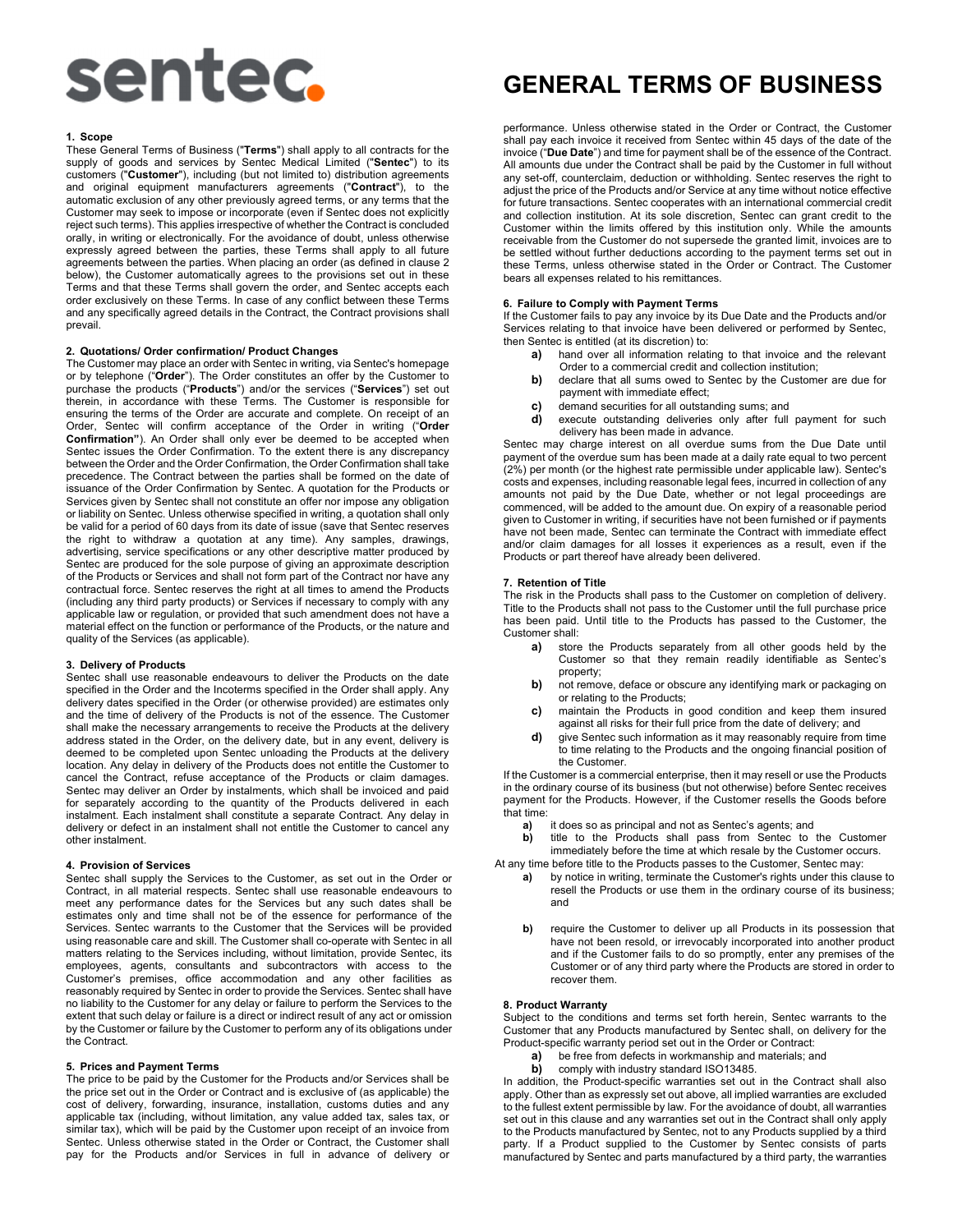# sentec.

shall only apply to those parts being manufactured by Sentec. Sentec shall use reasonable endeavours to transfer the benefit of any warranty it receives from a supplier in respect of third party Products to the Customer. The Customer must inspect the Products on delivery and report any defects to Sentec in writing within five (5) working days of delivery, otherwise the Products will be deemed to be accepted by the Customer, fully functioning and without fault. If a Product is found to be defective, Sentec shall, at its own option, repair or replace those defective Products within a reasonable timeframe. If repair or replacement fail to provide remedy, Sentec shall refund the price of the defective Products in full. Service and repair work carried out on any Product under these warranty conditions must be carried out by Sentec or a third party appointed by Sentec. Any timescales given by Sentec or their appointed third party for the completion of service or repair work are estimates only and time is not of the essence. The scope of servicing or repair work to be carried out by Sentec may include installation, integration, marking, disposal, training and consultation. Unless otherwise agreed in writing by the parties, the following shall be explicitly excluded from Sentec's obligations under this clause in relation to servicing and repair:

- **a)** any work in relation to a matter where the warranties and/or Sentec's liability is excluded under the provisions of these Terms;
- **b)** configuration work;<br>**c)** Product location ch
- **c)** Product location changes;<br>**d)** preventative maintenance
- preventative maintenance;
- **e)** replacement of consumables;
- **f)** temporary allocation of replacement sensors;
- **g)** electronic boards and data storage devices;
- **h)** any work that is not essential to bring the Product into conformity with the warranties;
- **i)** work on the Customer's electrical environment;
- 
- **j)** backup of software and/or data;<br>**k)** removal of Customer's modific removal of Customer's modifications to a Sentec Product or its components.

Title to all parts replaced or Products exchanged under warranty shall vest in Sentec. The warranty period for Products replaced under warranty conditions runs at most until the expiry date of the original (first) warranty; for clarification purposes, in case of a replacement under warranty, the running warranty period continues and does not start anew. Sentec shall not be liable for the Products' failure to comply with the warranties set out in this clause or in the Contract if:

- **a)** procedures recommended by Sentec are not carried out when implementing or using the Products (e.g. regarding installation, utilization, regular preventive maintenance, regular service, or repair);
- **b)** the Products are not used in line with their intended use;
- **c)** the Products have been subject to misuse, neglect or accident;<br>**d)** the Products have been damaged by extraneous causes;
- **d)** the Products have been damaged by extraneous causes;
- **e)** accessories (if applicable) other than those recommended by Sentec are used;
- **f)** the warranty seal of Products, whose cover can be opened, is broken;
- **g)** software updates or upgrades are performed by anyone other than those authorised under these Terms;
- **h)** service or repair is not carried out by qualified technicians or in case of repair work that must be made by qualified technicians being trained, certified, and authorized to perform such repair work by hereto authorized persons;
- **i)** the Products and their related performances were designed according to the Customer's specifications.

#### **9. Brexit Change in Law**

A "**Brexit Change in Law"** shall mean, following the United Kingdom's exit from the European Union, any of the following occurs:

- **a)** the UK Government imposes specific costs which adversely affect the supply of the Goods or Services;
- **b)** there is a divergence between the rules applicable in the UK and the EU which adversely affects the supply of the Goods or Services;
- **c)** Sentec suffers passporting issues within its labour force and/or supply chain issues;
- **d)** any changes to tariffs or other specific costs imposed on goods and services on account of Brexit which adversely affect the supply of the goods or services; and/or
- **e)** any other matter which Sentec considers (acting reasonably) shall be a "Brexit Change in Law".

Sentec shall be entitled to adjust the price of the goods and/or services to take account of any increase in cost incurred by Sentec resulting from a Brexit Change in Law. If Sentec suffers (or will suffer) and/or incurs (or will incur) additional cost in supplying the goods and/or services in accordance with the Order as a result of any Brexit Change in Law, is shall be entitled to an extension to any agreed delivery dates and/or to recover from the Customer an additional costs it reasonably and properly incurs.

#### **10. Liability**

Subject to the provisions set out in this clause 9, Sentec's total liability under the

### **GENERAL TERMS OF BUSINESS**

Contract shall not exceed the amounts actually received by Sentec from Customer for the unit of Product or service furnished, or to be furnished, as the case may be, which is the subject of claim or dispute and the following types of loss are wholly excluded:

- **a)** loss of profits;
- **b)** loss of sales or business;
- **c)** loss of agreements or contracts;<br>**d)** loss of anticipated savings:
- loss of anticipated savings;
- **e)** loss of use or corruption of software, data or information;
- **f)** loss of or damage to goodwill; and
- **g)** indirect or consequential loss.

The restrictions on liability in this clause apply to every liability arising under or in connection with the Contract including in contract, tort (including negligence), misrepresentation, restitution or otherwise. Sentec shall have no liability to the Customer for any losses arising under the Contract to the extent that such losses occurred due to an act or omission of the Customer (including the Customer's failure to follow Sentec's reasonable instructions in regard to the Products). Nothing in this clause intends to exclude or limit liability for:

- **a)** death or personal injury caused by negligence;
- **b)** fraud or fraudulent misrepresentation; or
- 

**c)** any other liability which cannot legally be excluded or limited. This clause shall survive termination of the Contract.

#### **11. Intellectual Property Rights**

All intellectual property rights in the Products (**IPRs**) and/or Services remain vested at all times in Sentec and nothing in the Contract shall transfer any of the IPRs to the Customer. If a third party claims an infringement of their intellectual property rights by, or in relation to, the Products or Services, the Customer must inform Sentec immediately in writing. Sentec shall have the right, at its own expense, to carry on all negotiations concerning a settlement of any dispute and/or legal proceedings resulting from third party claims and the Customer shall reasonably support Sentec if requested. This clause shall survive termination of the Contract.

#### **12. Termination**

The term of the Contract shall be as set out in the Contract. Without limiting its other rights or remedies, Sentec may terminate the Contract by giving 30 days' notice to the Customer. Sentec may also terminate the Contract with immediate effect by giving written notice to the Customer if:

- **a)** The Customer commits a material breach of any term of the Contract and (if such a breach is remediable) fails to remedy that breach within 30 days of the breach occurring;
- **b)** a majority of the Customer's capital being acquired by a third party, or in the event of the Customer being taken over by or merging with a third party;
- **c)** the Customer takes any step or action in connection with its entering administration, provisional liquidation or any composition or arrangement with its creditors (other than in relation to a solvent restructuring), obtaining a moratorium, being wound up (whether voluntarily or by order of the court, unless for the purpose of a solvent restructuring), having a receiver appointed to any of its assets or ceasing to carry on business or, if the step or action is taken in another jurisdiction, in connection with any analogous procedure in the relevant jurisdiction:
- **d)** the Customer suspends, threatens to suspend, ceases or threatens to cease to carry on all or a substantial part of its business; or
- **e)** the Customer's financial position deteriorates so far as to reasonably justify the opinion that its ability to give effect to the terms of the Contract is in jeopardy.

The Customer must notify Sentec immediately on becoming aware that any of the above events are occurring or are likely to occur. Termination of the Contract shall not affect any rights, remedies, obligations and liabilities of the parties that have accrued up to the date of termination, including the right to claim damages in respect of any breach of Contract which existed at or before the date of termination. Any provision of the Contract that expressly or by implication is intended to have effect after termination shall continue in full force and effect. On termination of the Contract, the Customer shall:

- **a)** immediately pay to Sentec any outstanding invoices and interest and in respect of Products and Services supplied but not yet invoiced, Sentec shall submit an invoice which shall be payable by the Customer immediately on receipt; and
- **b)** return any materials, products, equipment, data and any other property it has in its possession that belongs to Sentec immediately.

#### **13. Software**

Software licenses shall be as set out in the Contract (where applicable).

#### **14. Confidentiality**

The Customer undertakes that it shall not at any time (including upon termination of the Contract) disclose to any person any confidential information concerning the business (including without limitation all trade and manufacturing secrets), affairs, customers, clients or suppliers of Sentec except: